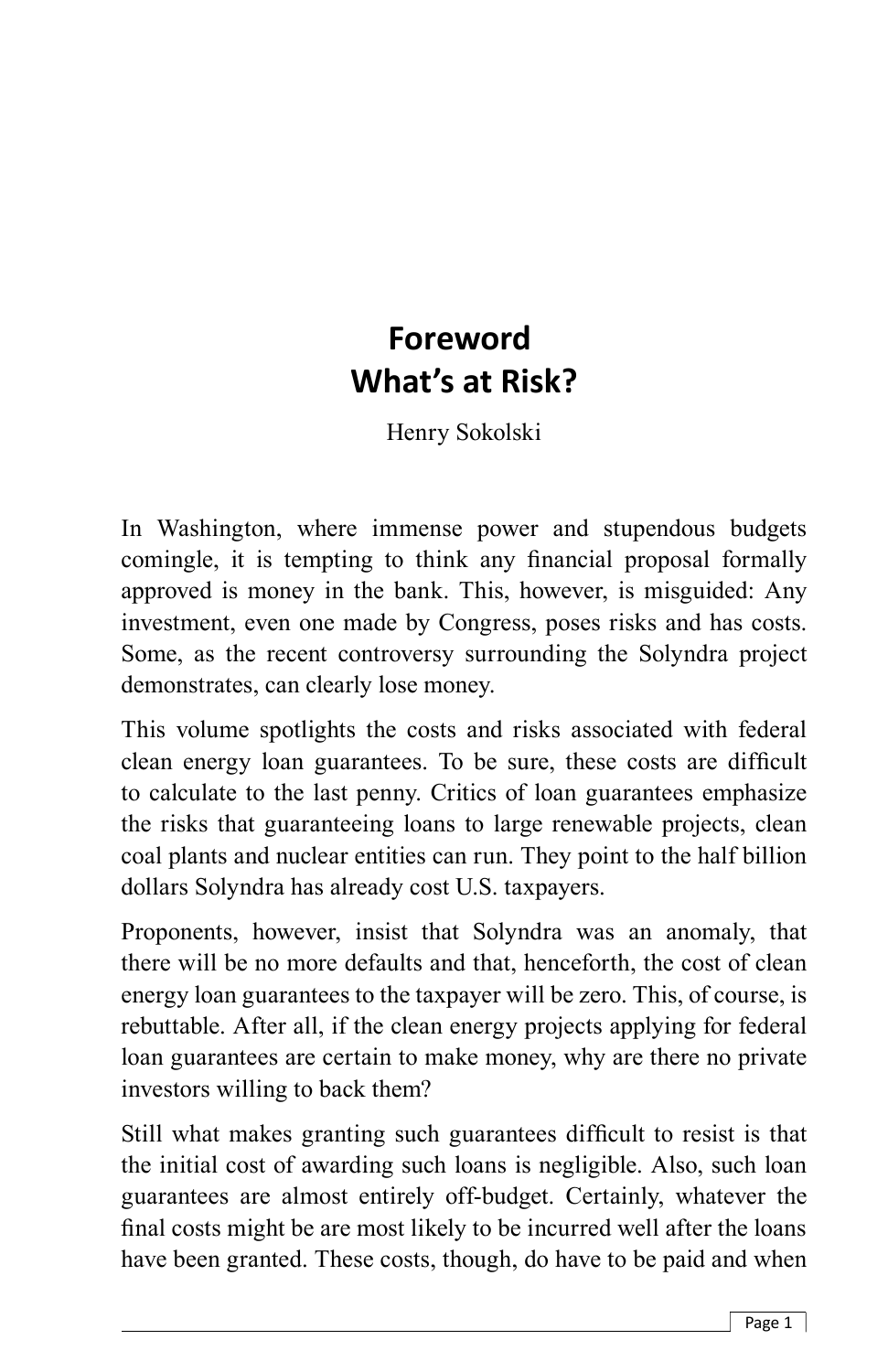they are incurred, there can be substantial political fallout. Again, the Solyndra Corporation's default makes this painfully clear.

Beyond having to pay for actual defaults, though, there are two other significant risks associated with these loans. The first is the moral costs of government officials backing commercial projects that turn out to be significant money losers. Such misjudgments are rarely conceded until very late in the game (e.g., synfuels in the l970s, the Clinch River Breeder Reactor in the l980s, and corn ethanol in the l990s). Worse, in some cases, the government must cover its tracks by mandating that the public buy the product produced (e.g., ethanol) even thought it clearly is not cost effective against less expensive alternatives. The net effect of such fiscal cynicism is the diversion of financing – public and private – from more worthy energy innovations to projects that otherwise would fail financially. More important, public faith and credit in the federal government suffers with each transaction.

Yet another set of concerns, which has drawn my center's attention, is the corrosive effect these subsidies can have in the case of nuclear projects on U.S. and allied nuclear nonproliferation policy.

As the last four decades of nuclear weapons proliferation have demonstrated, countries' "peaceful" nuclear programs (e.g., in India, Iran, Iraq, North Korea) can and have been used to develop nuclear weapons programs. None of these "civilian" programs ever made much commercial sense. Historically, this is an important point that the U.S. and other like-minded governments have spotlighted to challenge these programs. Yet, the more heavily the U.S. and its allies have subsidized their own commercial nuclear programs, the less authority they have had to spotlight how uneconomical other states' nuclear plans might be.

We have already seen how costly this can be in the case of Iran. Before the Bush Administration established multi-billion-dollar commercial nuclear loan guarantees under the Energy Policy Act of 2005, both the Bush and Clinton administrations publicly criticized Tehran for subsidizing an uneconomical nuclear power program when it was flaring millions of cubic feet of relatively clean natural gas. This criticism was one Tehran had difficulty deflecting.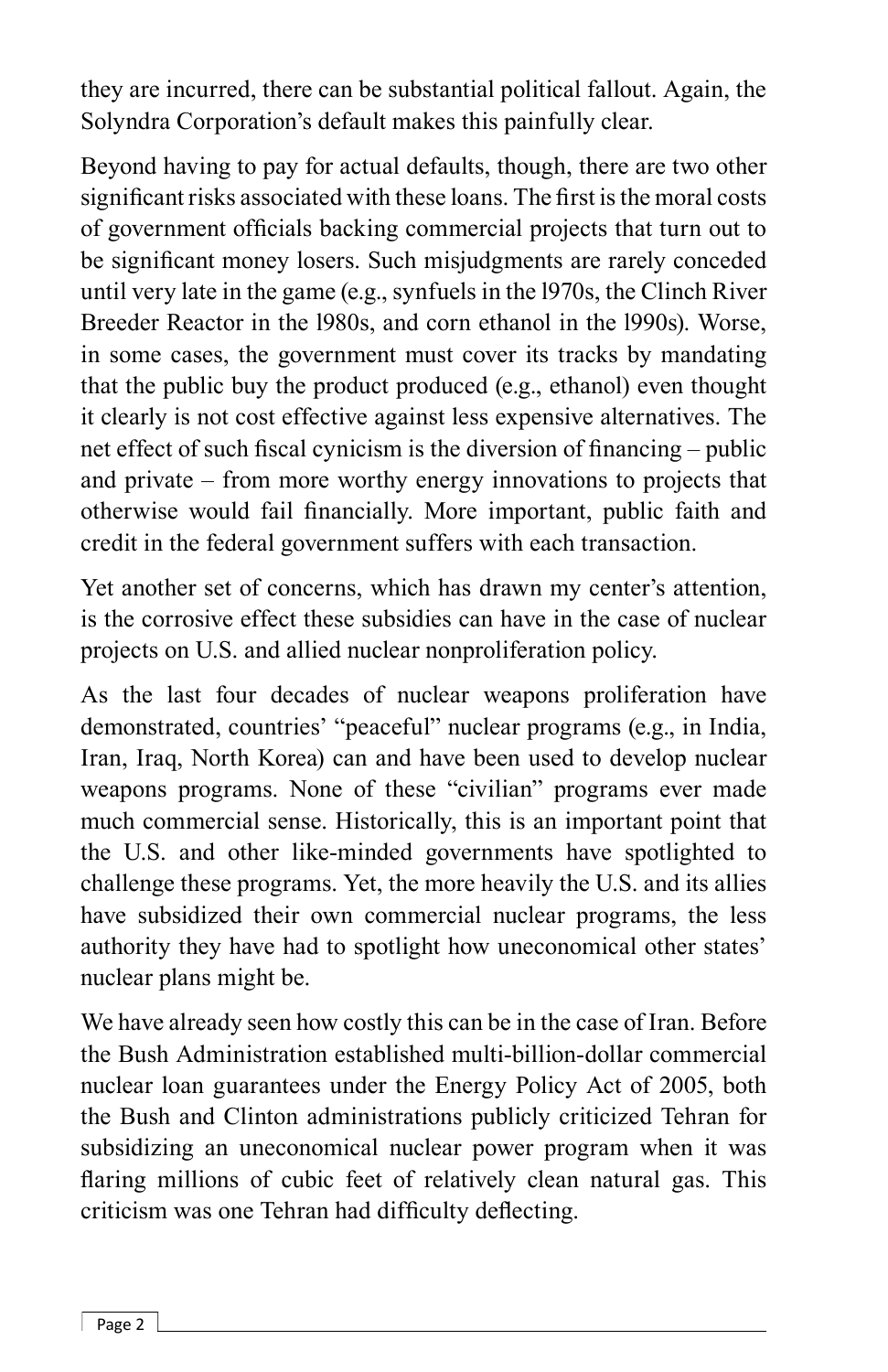After 2005, though, the U.S. stopped making this case and instead conceded that Iran had a right to develop nuclear power no matter how uneconomical it might be. Although passage of the 2005 act did not cause the change in U.S. policy, it came just before this policy shift was announced and made any attempt to return to the previous sounder nuclear economic critique of Iran far more awkward.

Yet another dimension of this problem is the U.S. Department of Energy's recent granting of conditional nuclear loan guarantees to French government-owned nuclear firms to build nuclear plants in the U.S. Granting these loan guarantees has unintentionally rewarded a foreign nuclear supplier that has been undermining U.S. nonproliferation standards overseas.

In specific, the French have undercut the new U.S. Gold Standard for nuclear nonproliferation created under the conditions of the 2009 U.S.-United Arab Emirates (UAE) nuclear cooperative agreement. This agreement required the UAE to forswear making nuclear fuel and to ratify an intrusive International Atomic Energy Agency inspections agreement known as the Additional Protocol. The U.S. asked the French to uphold this standard but the French instead have consciously decided not to do so.

This has caused Congress to question how serious the Executive Branch is about pushing the standard. When the U.S. Department of Energy awarded conditional loan guarantees to French firms to build nuclear plants in 2010, Congress, nonproliferation experts, and the press took note. They noted that whatever else the U.S. government should be doing to promote nuclear energy, it ought not to be using the U.S. Treasury to help foreign nuclear firms expand their business in the U.S. if they are simultaneously undermining U.S. nonproliferation standards overseas.

This, of course, is a distance from the political and economic controversies surrounding such headline grabbers as Solyndra or, more recently, the United States Enrichment Corporation's political difficulties in securing a \$2 billion federal loan guarantee for a new, commercial enrichment project. Still, it highlights the unintended, negative knock-on effects of such politicized loan making.